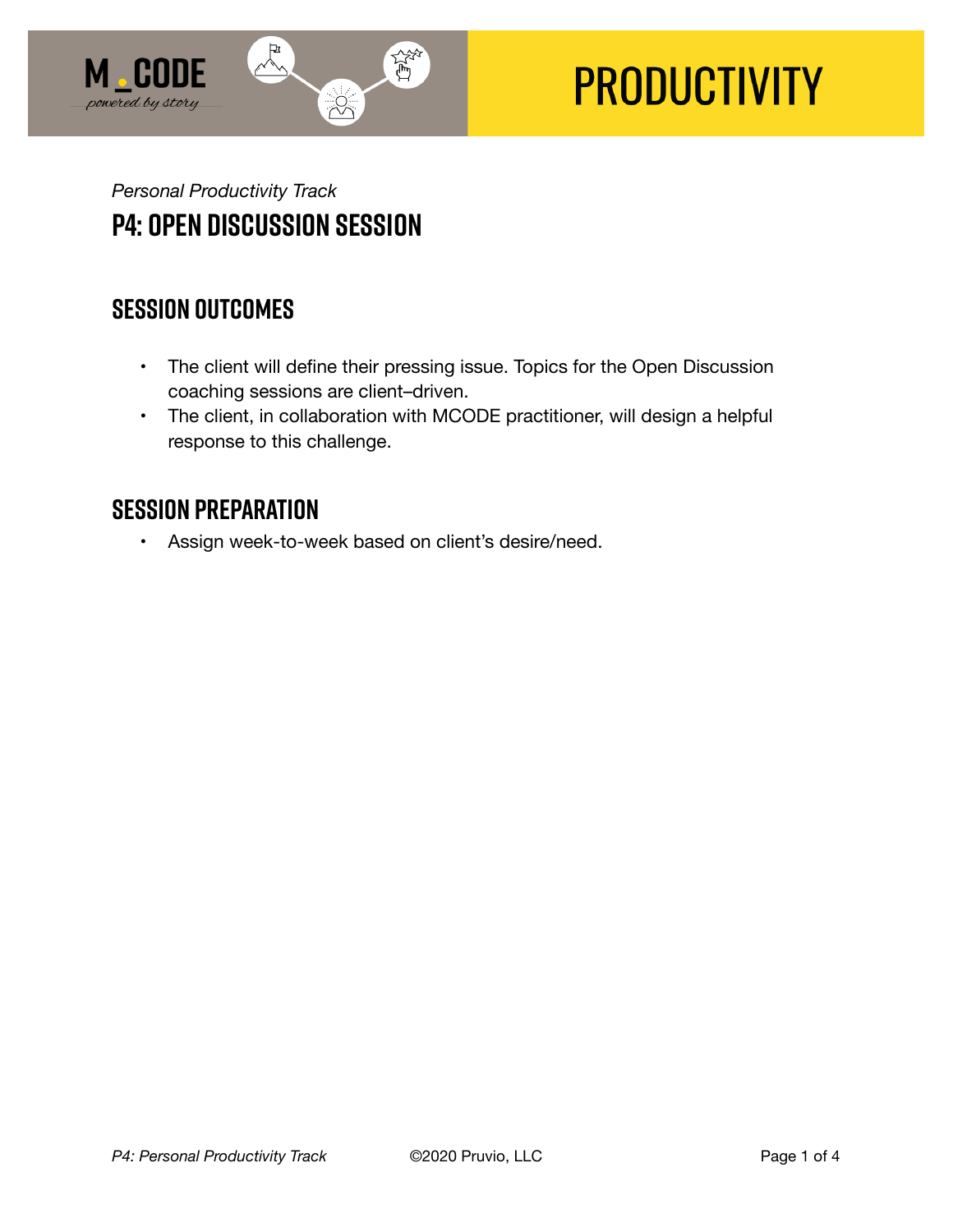## **Communication**

One week ahead of the appointment send an email message similar to this to your client:

*Greetings \_\_\_\_\_\_\_\_,* 

*I'm looking forward to connecting again with you in our upcoming coaching session. Our next coaching session is scheduled on \_\_\_\_\_\_ at \_\_\_\_\_\_ [via Zoom (the link is here)] or face to face at (address).* 

*In our last session we explored \_\_\_\_\_\_\_, and in response you committed to \_\_\_\_\_\_\_\_. We'll begin our next session – before diving into our main topic – with you sharing some of how this commitment is playing out. I look forward to hearing of your progress and any questions you have or challenges you've faced.* 

*Our focus for the upcoming session will be "Open Discussion" around an issue that presents a pressing concern for you. To gain the most from the next session, I also suggest you work through the following preparations:* 

*Review any notes you took from our past sessions.* 

*Review your "trigger–process–outcome" motivational flow. This is going to be a key we will return to again and again in the weeks ahead.* 

*Identify ONE present concern in one sphere of your world, and express the essence of that challenge in 5 sentences.* 

*I look forward to our time together.* 

*Sincerely,* 

*\_\_\_\_\_\_\_\_\_\_\_\_\_\_\_\_\_\_\_\_\_\_\_\_\_\_ Certified MCODE Practitioner*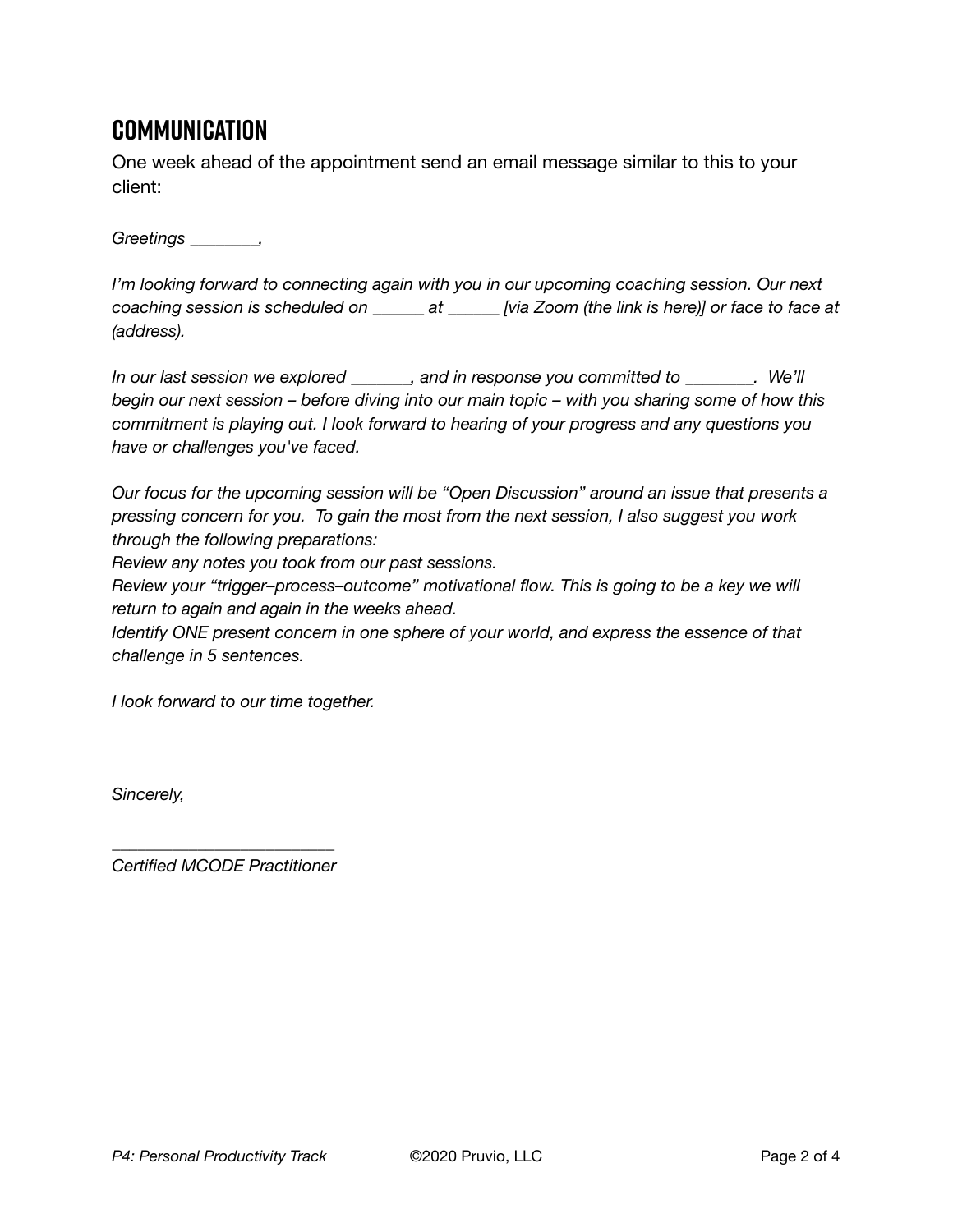## **SESSION OUTLINE**

#### **Meet + Greet [3 minutes]:**

*Practitioner Note: Come with something personal to share with your client (no more than 30 seconds of this 3 minute block). Then ask them to share, and follow up with at least one probing question.* 

**Accountability [2 minutes]:** "Our last session together we talked about \_\_\_\_\_\_\_\_\_\_. In response you committed to **Example 2. How is this commitment playing out? Have you** had an opportunity to reflect on or apply anything more from our session? [Client responds]

*Practitioner Note: For each coaching session – whether it is a scripted format or an open discussion format – keep the F.L.O.W. coaching model front and center in your mind. Make running notes through the session and keep track of where you are in the model and particularly when you transition from one segment to another. Make note of specifically where in the F.L.O.W. pattern you are seeing the energy and the "aha" moments. These will be key insights when you guide the client to potential action items at the the "W.ork It" segment of the F.L.O.W. model. Also, keep close tabs on the clock. It's the coach's responsibility to strike the healthy balance between following the improvisation of the session WITHIN the bounds of time and topic. This takes practice, and watching the clock is vital.*

**Transition / Preview [1 Minute]:** Today we are moving into an open discussion, and in a moment I'm going to ask you to share an issue you'd like to tackle.

#### **Consultative Coaching Conversation and F.L.O.W. Response [45 minutes]:**

*Practitioner Note: In this section you will guide your client through the F.L.O.W. (F.ind Out, L.earn About, O.wn, W.ork It) process to surface one pressing challenge. Your goal is to help surface the client's F.L.O.W. (F.ind Out, L.earn About, O.wn It, W.ork It) for this challenge.*

**Find Out:** What current challenge is inhibiting you?

**L.earn About:** "Consider your achievement stories and the motivation flow embedded in them. How might recalling your recurring pattern of trigger–process–outcome help you design a helpful response?"

**O.wn:** "Is there a 'shadow side' tendency in your motivation flow that sheds light on why you are struggling to meet this responsibility with excellence? In light of this, articulate a need for personal growth?"